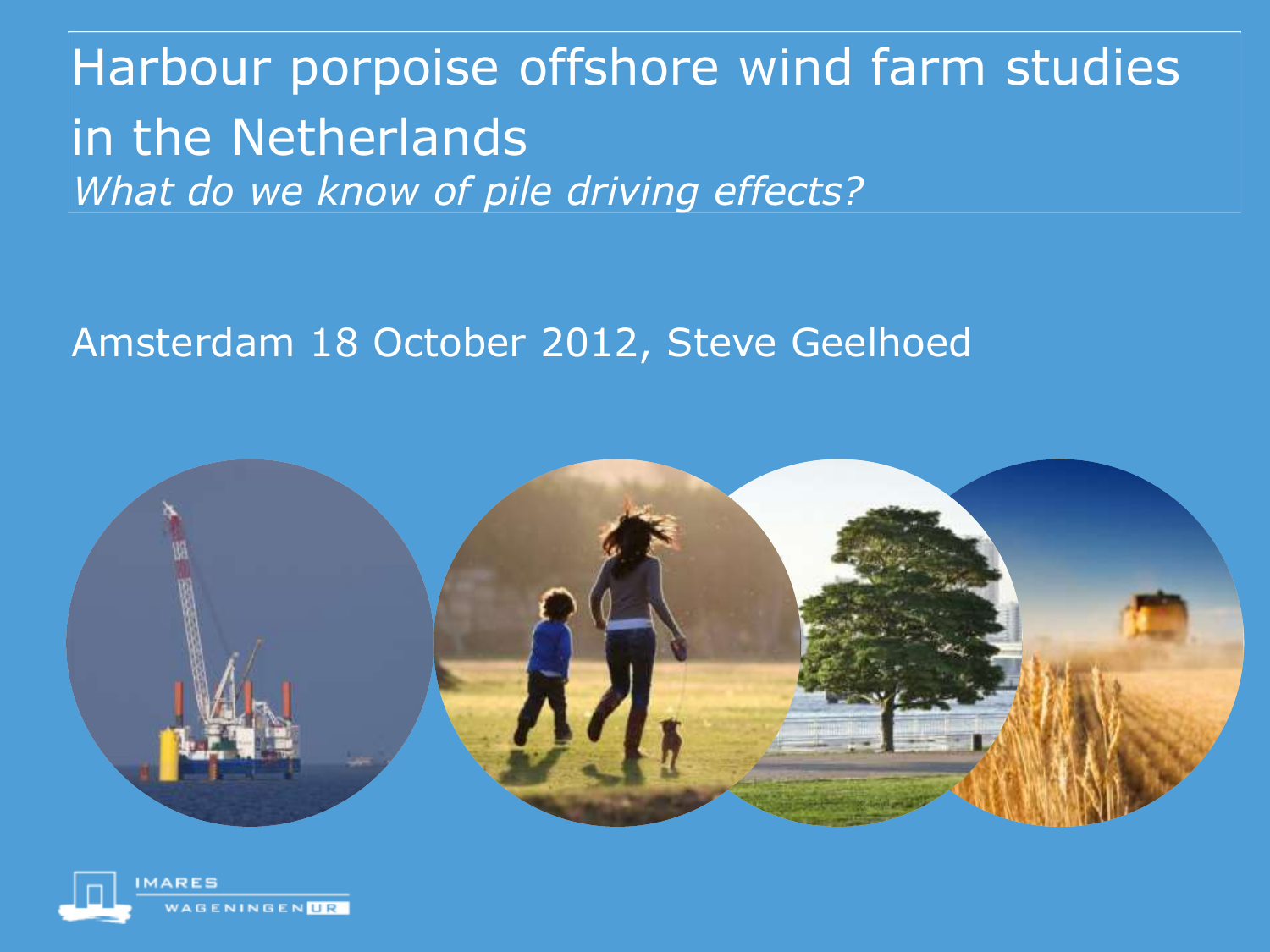- OWEZ & PAWP
- Shortlist Masterplan Wind



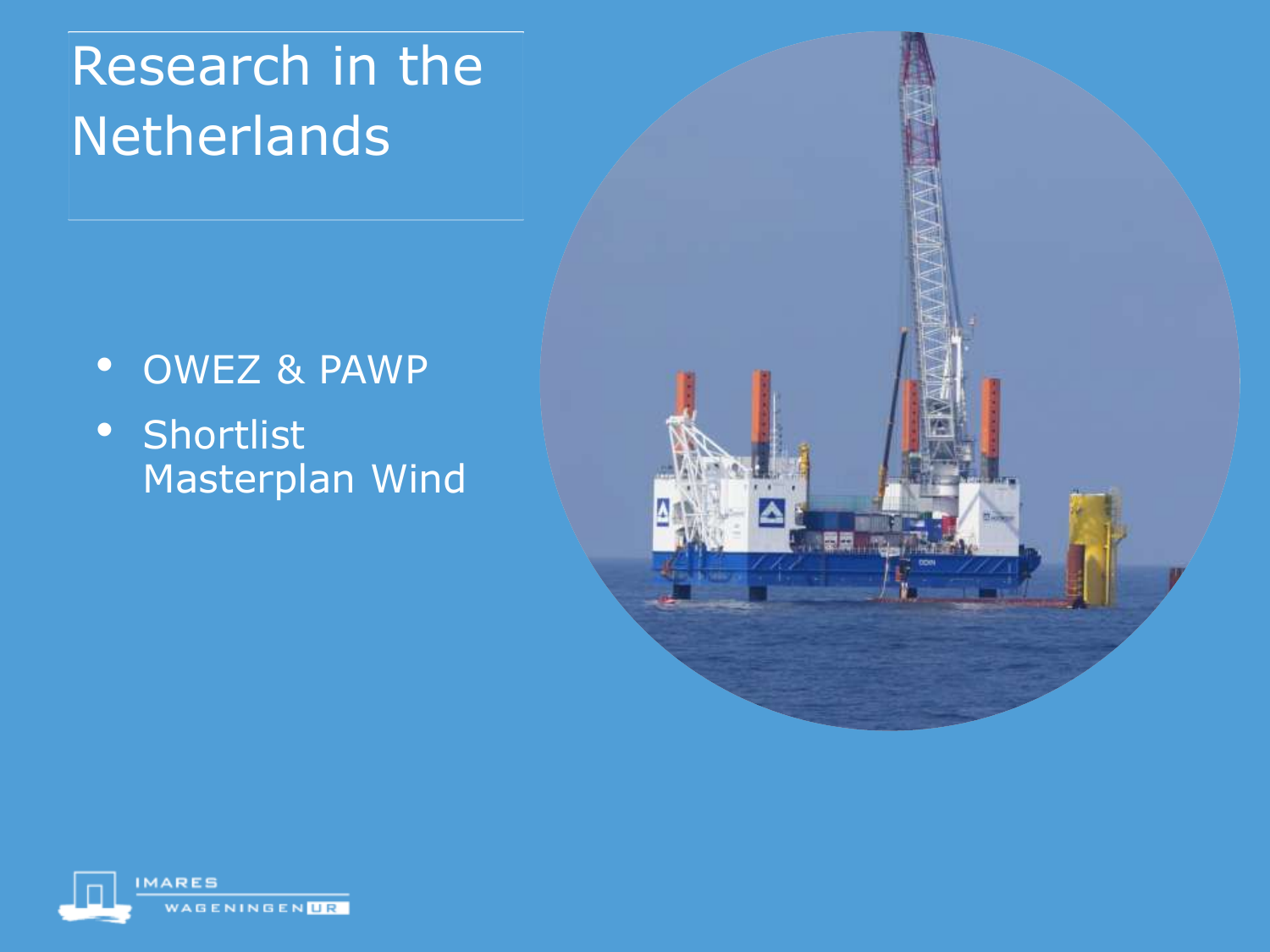#### OWEZ and PAWP

• Passive acoustic monitoring during operational phase in owf's and reference areas

|                         | <b>Distance from</b><br>coast (km) | <b>Water depth</b><br>(m) | <b>Area</b><br>(km2) | <b>Number of</b><br>turbines | <b>Nominal capacity</b><br>per turbine (MW) | <b>Study</b><br><b>Period</b> |
|-------------------------|------------------------------------|---------------------------|----------------------|------------------------------|---------------------------------------------|-------------------------------|
| OWEZ <sup>1</sup>       | $13 - 18$                          | 18-20                     | 40                   | 36                           |                                             | Jun 2007-Apr 2009             |
| <b>PAWP<sup>2</sup></b> | 23                                 | $19 - 24$                 | 14                   | 60                           |                                             | Sep 2009-Sep 2010             |

- No difference between owf and reference areas, or higher acoustic activity of porpoises in owf than in references
- 1. Scheidat M, Tougaard J, Brasseur S, Carstensen J, Polanen Petel T van, Teilmann J & Reijnders P, 2011. Harbour porpoises (*Phocoena phocoena*) and wind farms: a case study in the Dutch North Sea. Environ Res Lett 6: 1-10.
- 2. Polanen Petel van T, Geelhoed S & Meesters E, in prep. Harbour porpoise occurrence in relation to the Prinses Amaliawindpark. IMARES Report number C177/10.

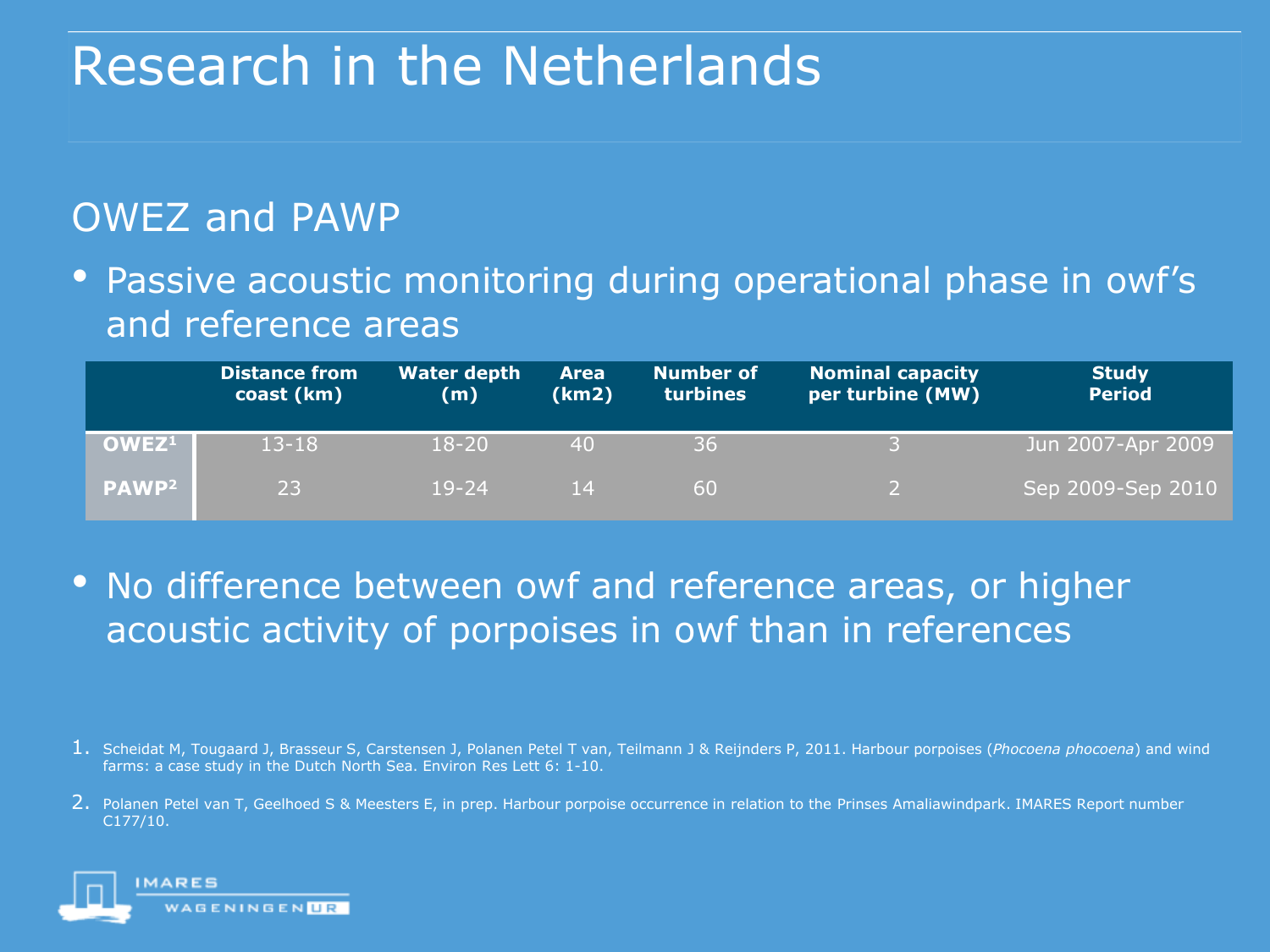#### Shortlist Masterplan Wind

'Monitoring the Ecological Impact of Offshore Wind Farms on the Dutch Continental Shelf' 2010-2011

### 1. SEAMARCO TTS experiments

- **Male harbour porpoise exposed to continuous noise and to** playback of pile driving sounds
- $\blacksquare$  TTS (-10 dB) after 120 min exposure to continuous noise
- **No behavourial changes due to continuous noise**
- No TTS as a result from the pile driving sounds
- Behavourial changes due to pile driving sounds

Kastelein RA, 2011 Temporary hearing threshold shifts and recovery in a harbor porpoise and two harbor seals after exposure to continuous noise and playbacks of pile driving sounds. SEAMARCO Ref: 2011/01

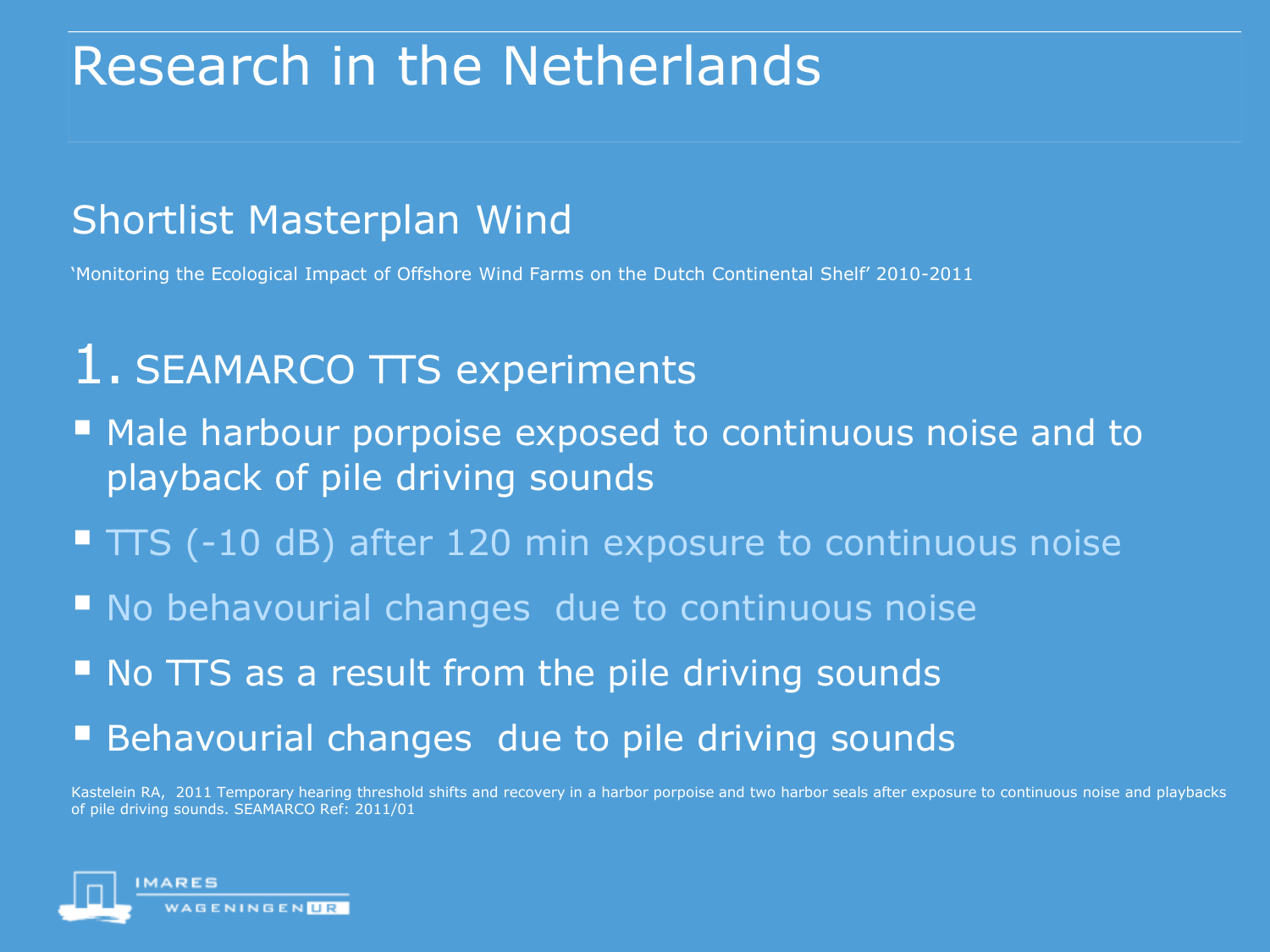#### Shortlist Masterplan Wind

'Monitoring the Ecological Impact of Offshore Wind Farms on the Dutch Continental Shelf' 2010-2011

2. Aerial surveys harbour porpoises DCS Complete surveys DCS: July 2010 26000 porpoises (0.44 n/km<sup>2</sup>) Oct/Nov 2010 30000 porpoises (0.51 n/km<sup>2</sup>) Mar 2011 86000 porpoises (1.44 n/km<sup>2</sup>)

Geelhoed S, Scheidat M, Aarts G, van Bemmelen R, Janinhoff N, Verdaat H & Witte R, 2011. Shortlist Masterplan Wind Aerial surveys of harbour porpoises on the Dutch Continental Shelf. IMARES Report number C103/11.

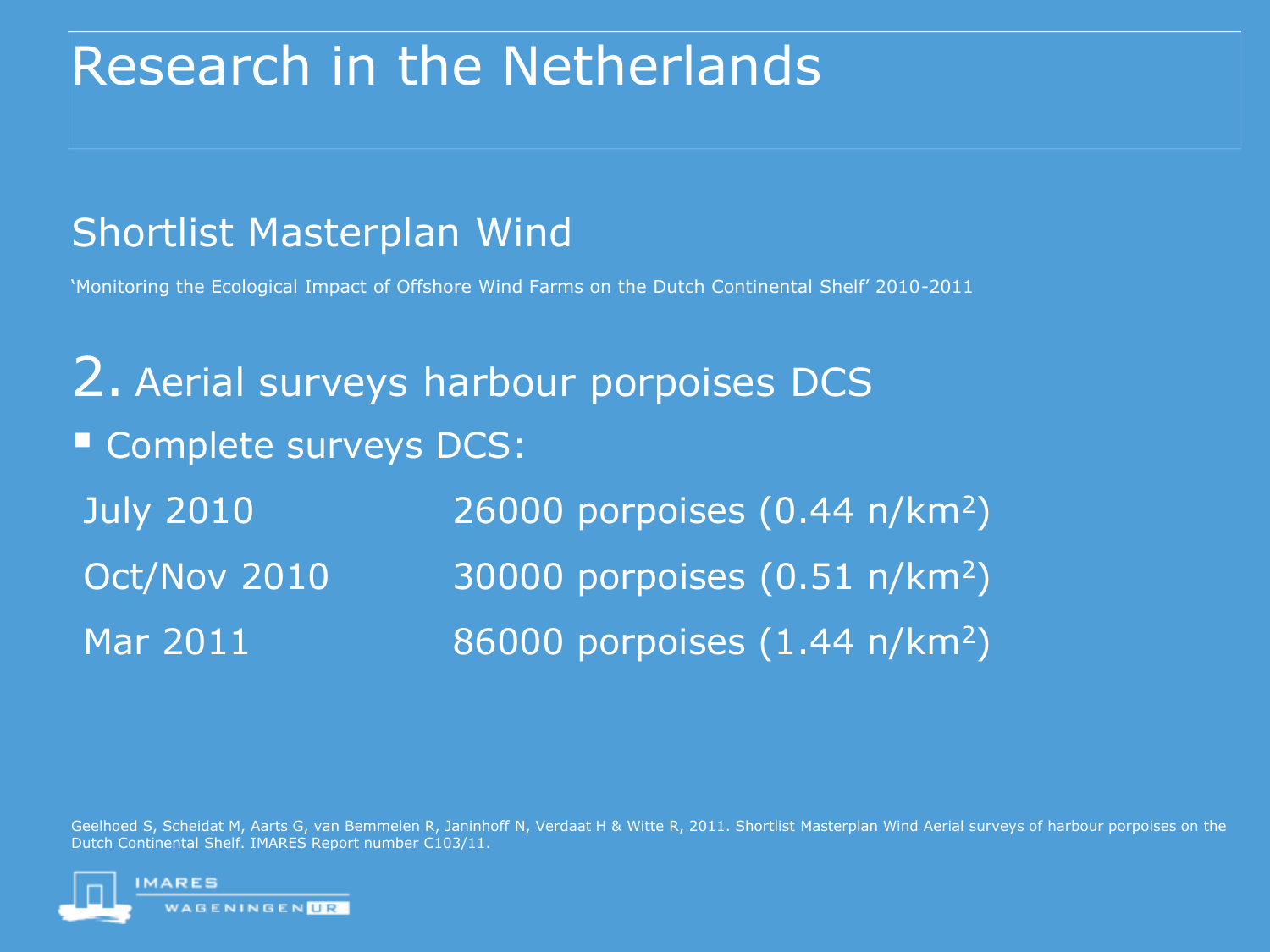#### Shortlist Masterplan Wind

'Monitoring the Ecological Impact of Offshore Wind Farms on the Dutch Continental Shelf' 2010-2011



Geelhoed S, Scheidat M, Aarts G, van Bemmelen R, Janinhoff N, Verdaat H & Witte R, 2011. Shortlist Masterplan Wind Aerial surveys of harbour porpoises on the Dutch Continental Shelf. IMARES Report number C103/11.

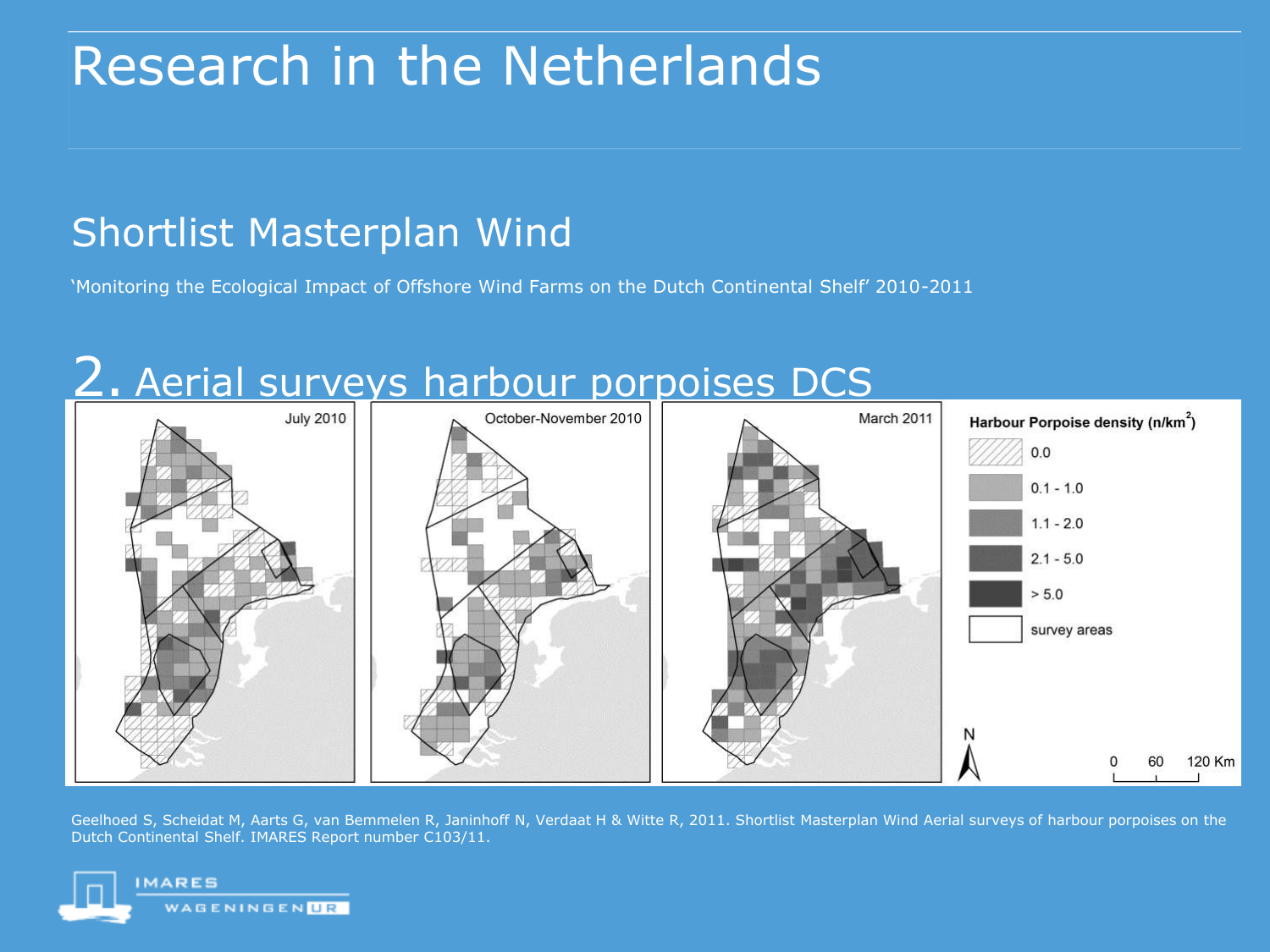Research in the Netherlands: conclusions (1)

- No studies on effect of pile driving at sea
- Seamarco:
- No TTS measured during piling sounds (peak level 139 dB re 1 μPa)
- Behavioural changes during piling sounds



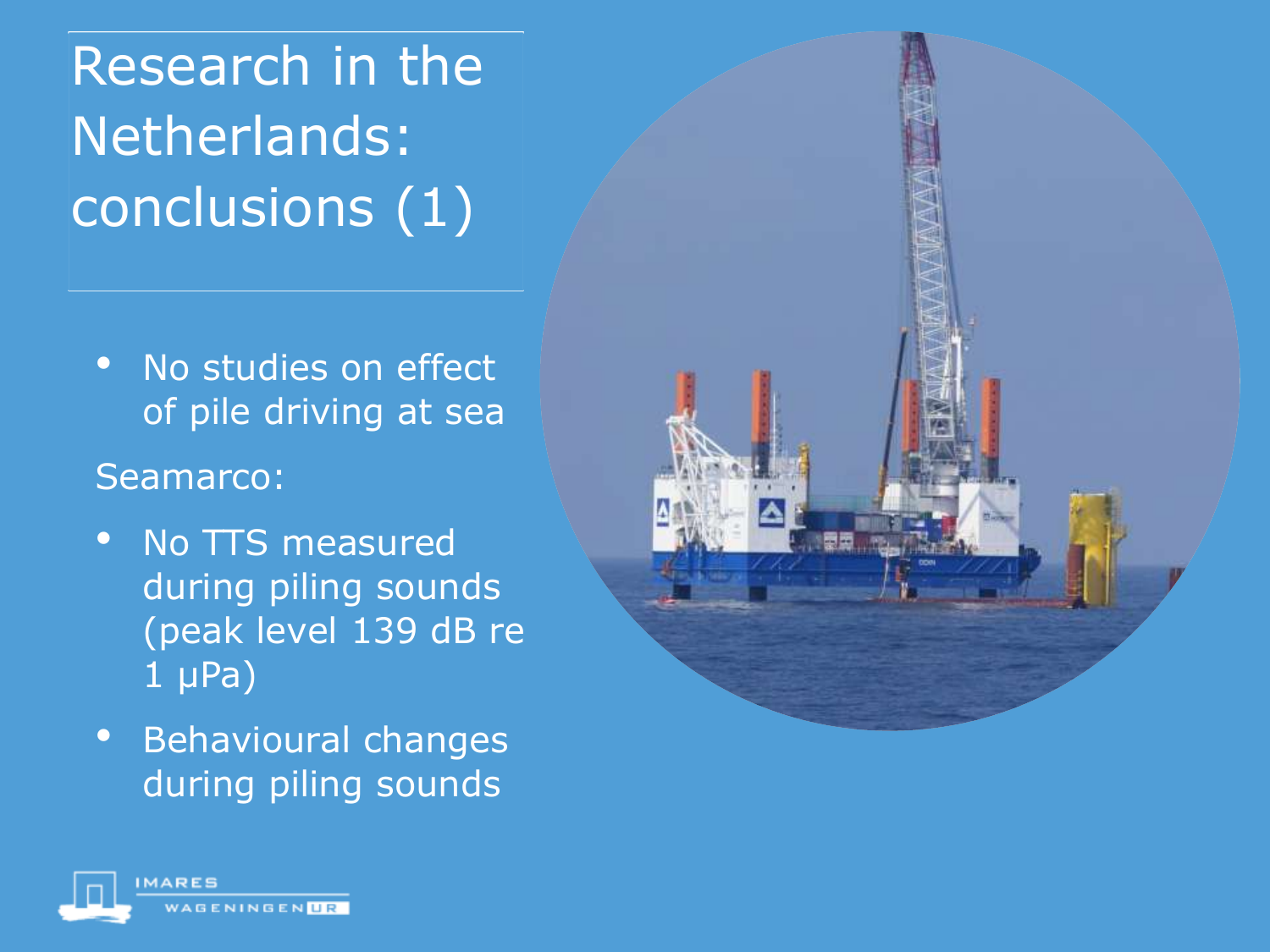Research in the Netherlands: conclusions (2)

#### IMARES:

- After construction porpoises present in OWEZ and PAWP
- Porpoises widely distributed in DCS



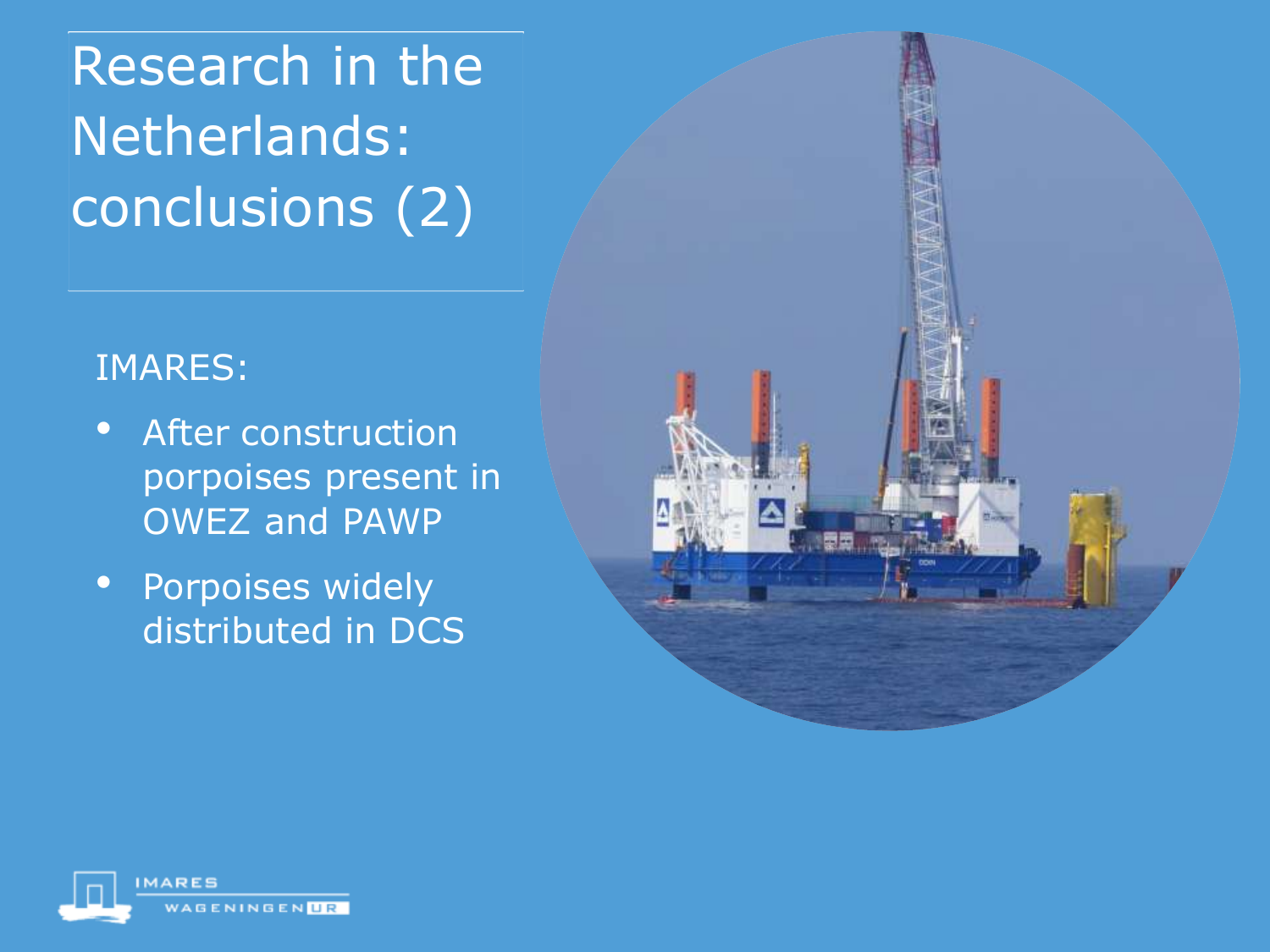# Research abroad: conclusions

- **PTS till 1 km** (Brandt et al 2009)
- TTS at SEL 164.3 dB re 1 μPa (Lucke et al, 2009)
- Most porpoises leave area around piling source (radius ca 20 km)
- Porpoises return after cessation of piling (1- 3 days)



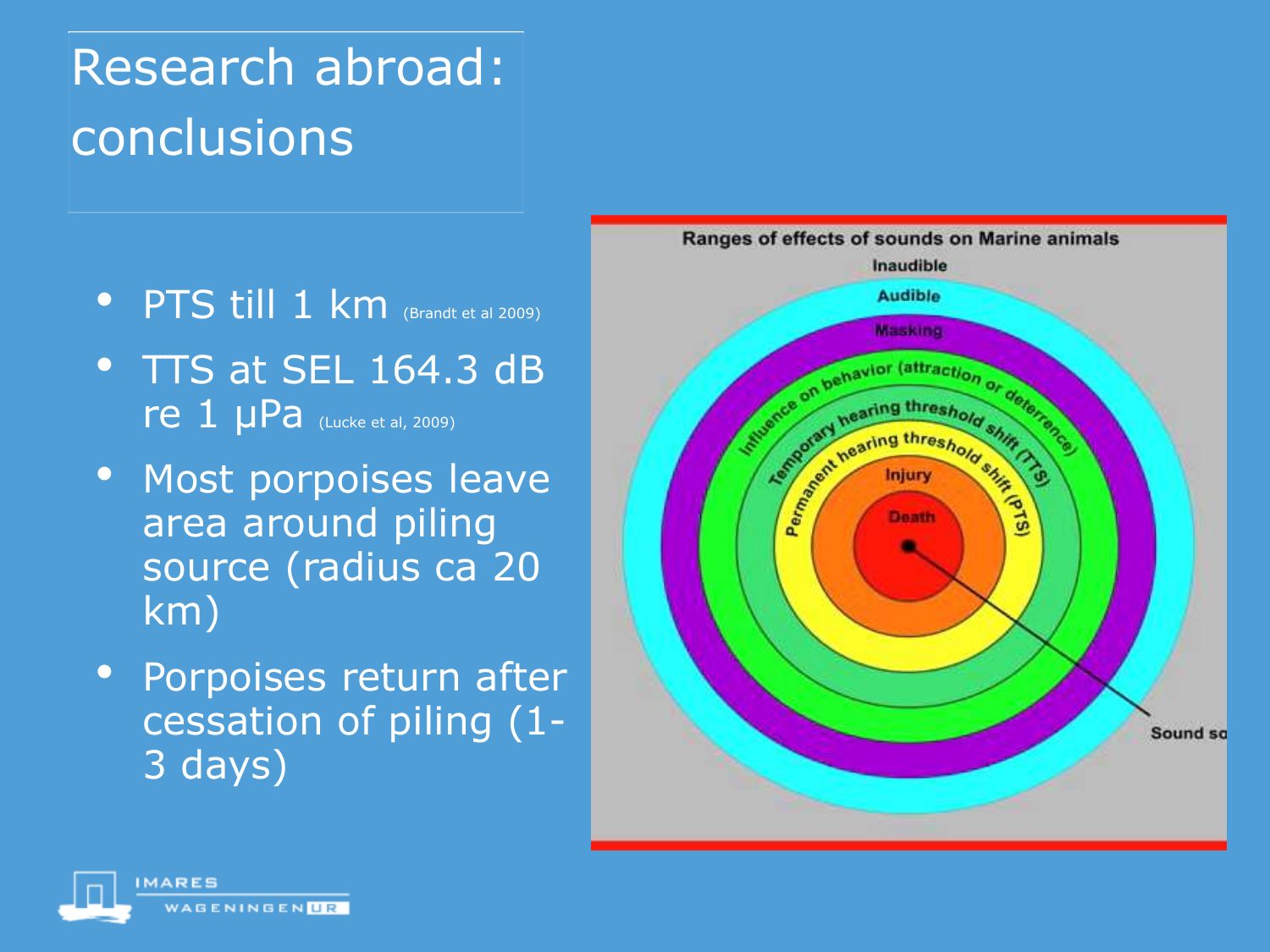# Implications

• How many porpoises are **theoretically** affected?

|         | <b>PTS</b>       | <b>Behavioural</b><br>change |
|---------|------------------|------------------------------|
| Mar     | (4.5)            | 1809.6                       |
| Jul     | $\overline{1.4}$ | 552.9                        |
| Oct/Nov | 1.6              | 640.9                        |



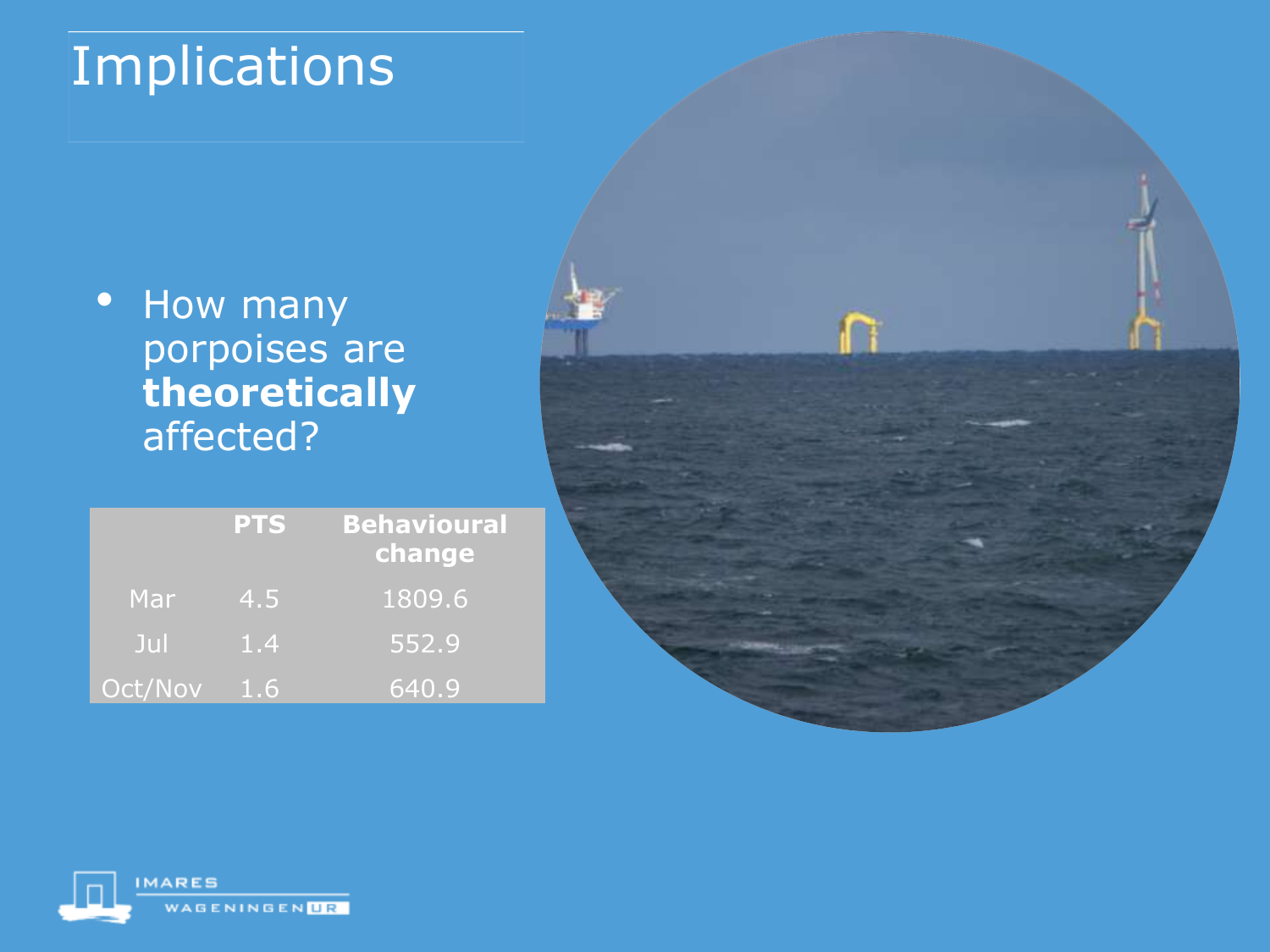## Guidelines

|                    | <b>USE OF ACOUSTIC</b><br><b>DETERRENT DEVICES</b><br><b>REQUIRED DURING PILE</b><br><b>DRIVING</b> | <b>MARINE MAMMAL</b><br><b>OBSERVERS REQUIRED</b><br><b>BEFORE AND DURING PILE</b><br><b>DRIVING</b> | <b>SEASONAL RESTRICTIONS</b><br>FOR PILE DRIVING                               | SOFT START - RAMP UP<br><b>PROCEDURE FOR PILE</b><br><b>DRIVING</b> | <b>OFFSHORE WINDFARMS IN</b><br><b>NATURA 2000 AREAS</b><br><b>ALLOWED?</b>                                     | <b>EXAMPLES OF OTHER GUIDELINES</b>                                                                                                                                       |
|--------------------|-----------------------------------------------------------------------------------------------------|------------------------------------------------------------------------------------------------------|--------------------------------------------------------------------------------|---------------------------------------------------------------------|-----------------------------------------------------------------------------------------------------------------|---------------------------------------------------------------------------------------------------------------------------------------------------------------------------|
| Belgium            | Yes, taken up in the<br>permit                                                                      | No                                                                                                   | Yes, but only in the<br>advice: no piling<br>between 1 January and<br>30 April | Yes, taken up in the<br>permit, and not<br>standardized             | Not a priori forbidden,<br>but currently no<br>NATURA 2000 areas are<br>considered for<br>windenergy production |                                                                                                                                                                           |
| Denmark            | Yes                                                                                                 | No                                                                                                   | Currently not                                                                  | Yes, but not<br>standardized                                        | Yes, conditions apply                                                                                           |                                                                                                                                                                           |
| Germany            | Yes                                                                                                 | No                                                                                                   | Currently not                                                                  | Yes                                                                 | No, since the<br>establishment of marine<br>spatial planning<br>regulations                                     | Noise limitation from 750 m<br>from the piling onwards: 160<br>dB SEL and 190 dB SPL*                                                                                     |
| The<br>Netherlands | Yes, general guideline                                                                              | No                                                                                                   | Yes, no piling between<br>1 January and 1 July                                 |                                                                     | Not <i>a priori</i> forbidden                                                                                   | There cannot be more than one<br>construction activity in which<br>piles are driven ongoing at any<br>time                                                                |
| United<br>Kingdom  | Case by case basis as a<br>condition of the<br>consent                                              | Yes, and/or real-time<br>acoustic monitoring                                                         | Yes, in relation to<br>spawning fish (some of<br>which are prey items)         | Yes                                                                 | Not <i>a priori</i> forbidden                                                                                   | Depending on work being<br>undertaken, requirement for<br>amonitoring zone prior to<br>piling. The size of which is<br>defined by the area over which<br>injury may occur |

ICES WGMME 2010. Report of the ICES Working group on Marine Mammal Ecology. 12-15 April 2010. Horta, Azores

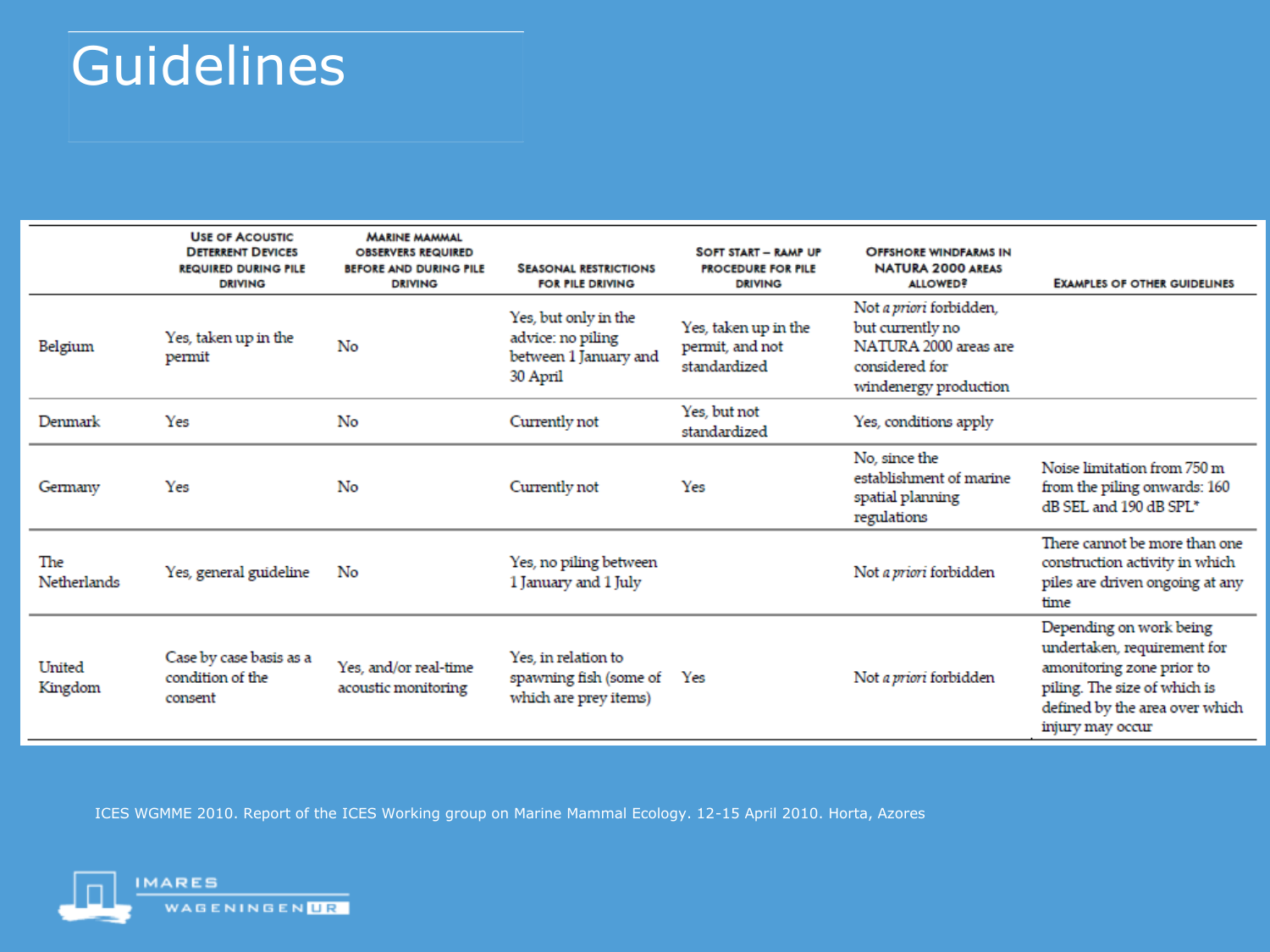# Guidelines

#### The Netherlands

- No piling 1 Jan-1 Jul
- No simultaneous piling at two or more sites

|         | <b>PTS</b> | <b>Behavioural</b><br>change |
|---------|------------|------------------------------|
| Mar     | (4.5)      | 1809.6                       |
| Jul     | 1.4        | 552.9                        |
| Oct/Nov | 1.6        | 640.9                        |

**MARES** 



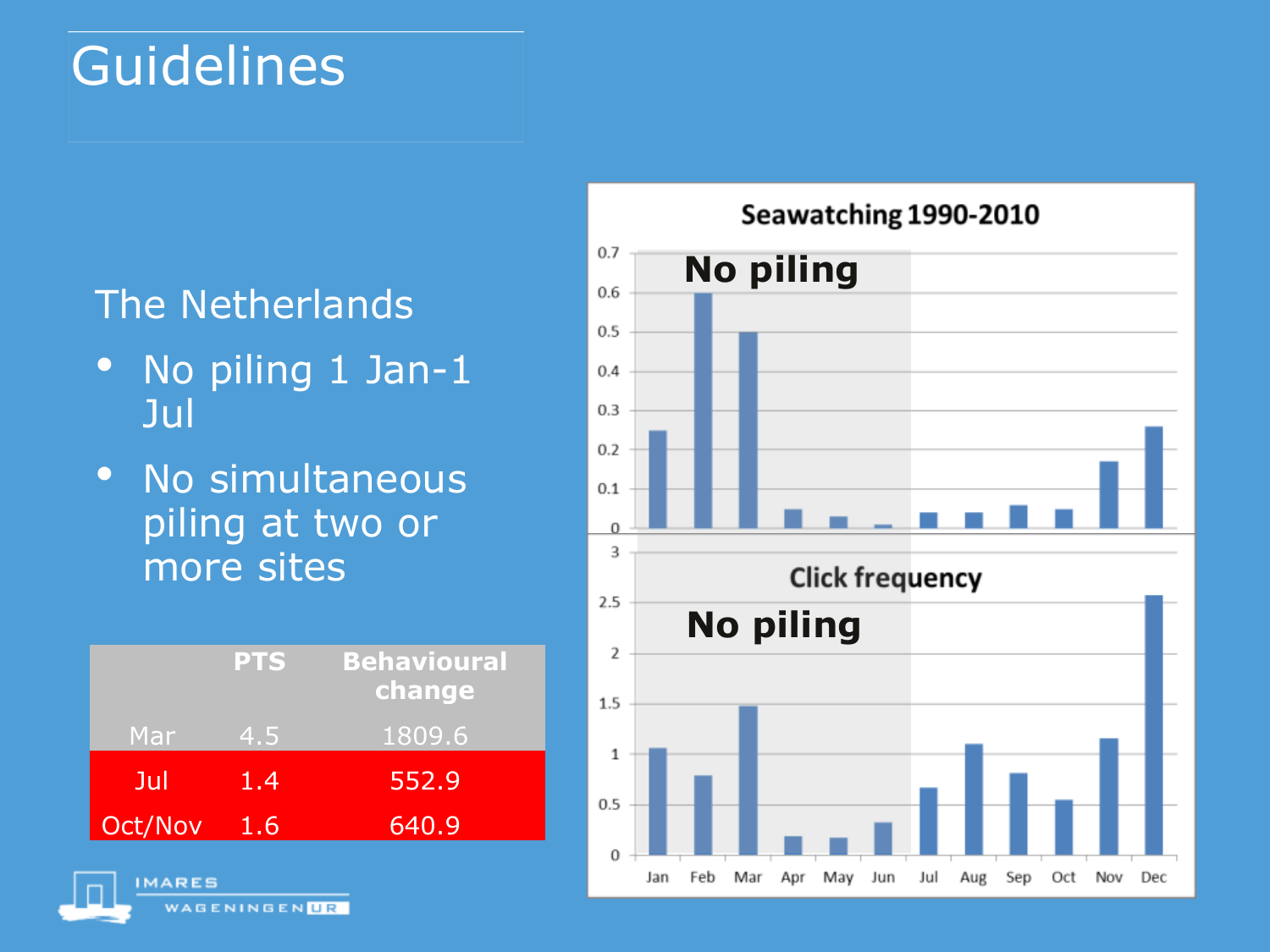# **Questions**

- Is there a problem?
- Is the knowledge sufficient to regulate pile driving?
- Do you have any questions?